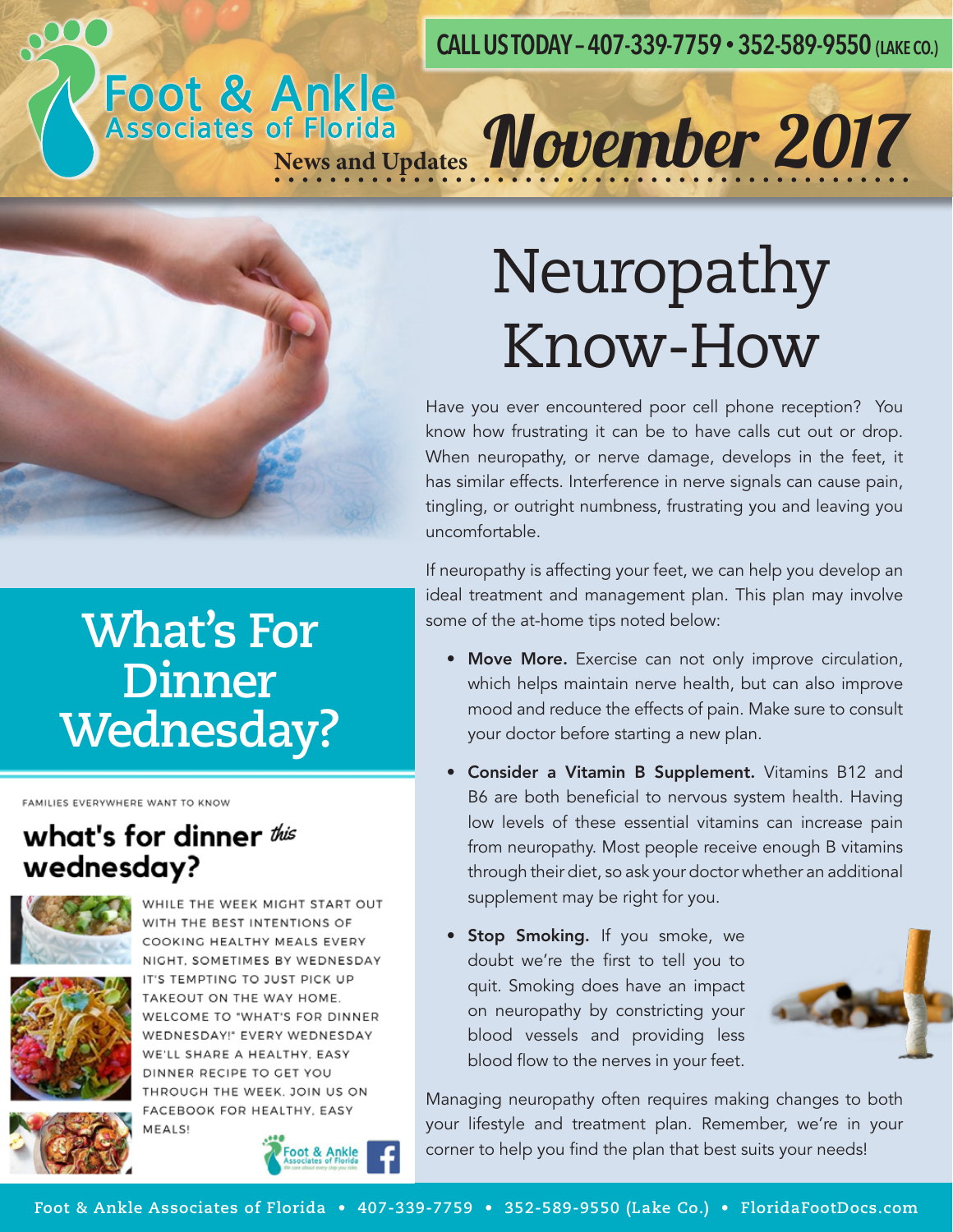

### Pointers to Prevent Charcot Foot

Diabetes Awareness Month is not just about the drive to find treatments and cures. It is also about providing education on proper management of the condition and prevention of serious complications.

Feet are especially vulnerable to the effects of diabetes, and their condition can deteriorate over time to a debilitating and even life-threatening degree. A common complication with diabetes is Charcot foot. Charcot foot is a condition causing weakening of the foot bones which can occur in people who have neuropathy. The foot can eventually change shape and bones can break.

The good news is that complications from diabetes that affect your feet can be prevented by following these simple steps:

- Check Your Feet Every Day. Poor circulation and nerve damage can mean that injuries and fractures in the foot are not felt, leaving them to grow worse. Inspect both feet every day for signs of redness, swelling, sores, and other abnormalities. If they do not begin to clear up after a couple days, see us right away.
- Take Care to Avoid Injury. Even a small cut can lead to a serious ulcer, so be sure to protect your feet whenever possible. This may even include seamless diabetic socks to prevent irritation against the skin.
- Manage Your Blood Sugar. Keeping your blood sugar in check is the best way to help keep nerve damage from progressing.

Receiving regular podiatric checkups is another crucial step toward preventing Charcot foot and other nasty offshoots of diabetes in your feet. Our expert staff is here to help; just ask!

### Mark Your Calendars

|            | <b>November 1</b> National Cook for Your Pets Day – Don't forget the doggy bag! |
|------------|---------------------------------------------------------------------------------|
| November 5 | Daylight Saving Time Ends - We're falling back an hour!                         |
|            | <b>November 10</b> Marine Corps Birthday - Semper Fi!                           |
|            | November 13 World Kindness Day - Make someone else's day!                       |
|            | <b>November 15</b> National Clean Out Your Refrigerator Day - If you dare!      |
|            | <b>November 23</b> Thanksgiving Day - Appreciate the blessings in life!         |
|            | November 25 Small Business Saturday - Support local!                            |
|            | <b>November 30</b> Computer Security Day -<br>When's the last time you scanned? |



 $\mathcal{P}$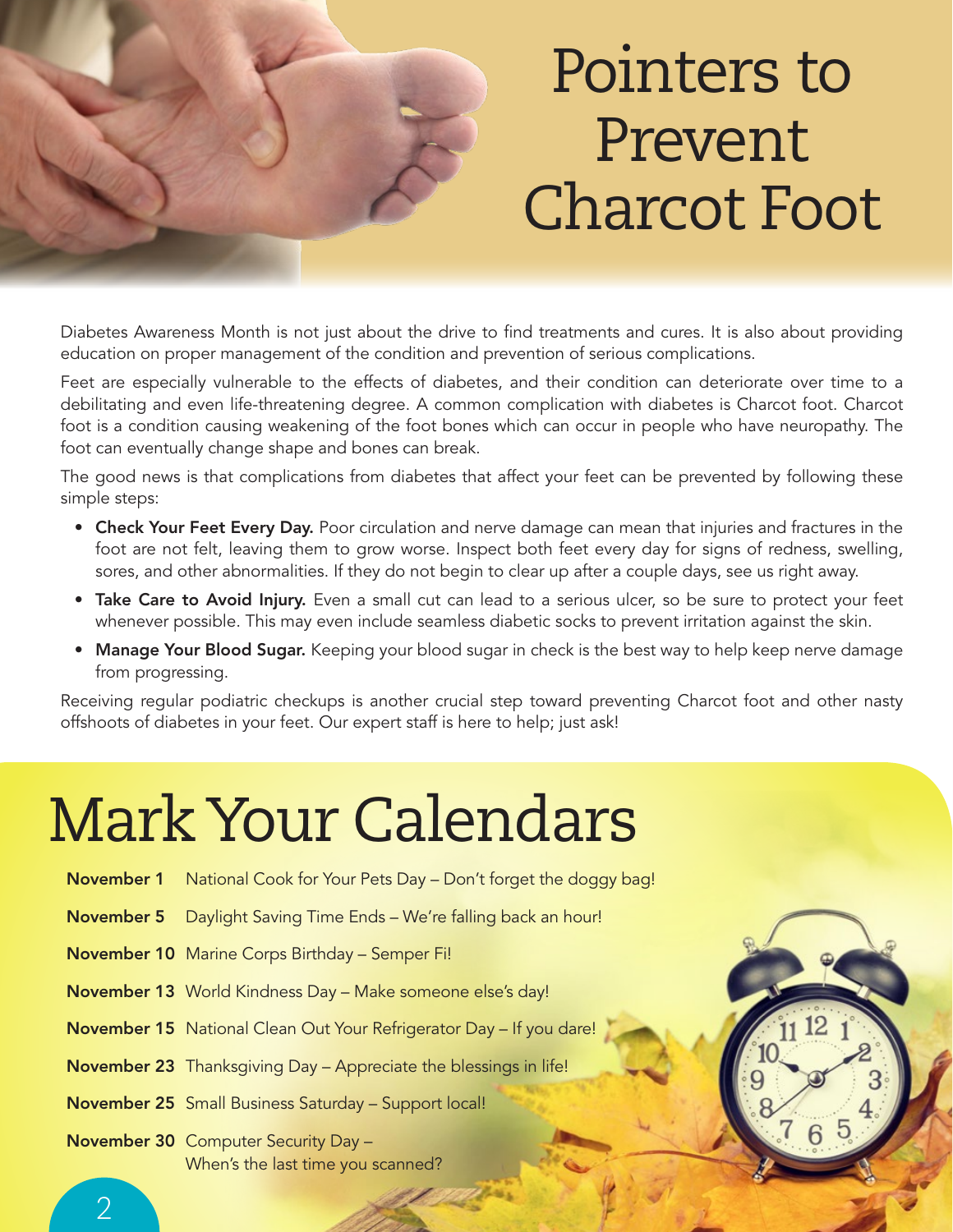

### Benefits of a Warm Bath

With the holiday season approaching and all its preparatory rushing, we won't blame you if you are thinking about how relaxing a nice, warm bath would be at the end of a hectic day. Bathing has its benefits, and you don't need fancy oils or bubbles to take advantage of them.

A warm bath can help improve circulation to the extremities, which is especially helpful against nerve damage in the feet. It can also help lower blood pressure and improve heart function. Be careful not to bathe in water that is too hot as that can place excessive strain on the heart.

The nervous system can also benefit from a warm bath, helping decrease inflammation and ease aches and pains. The steam from the warm water can also help clear the sinuses and improve oxygen intake.

Plus, the general feeling of stress reduction has widespread effects from head to toe. We won't discourage you from using your favorite soaps and products, but do watch for skin reactions. As long as you are relaxed and comfortable, a nice bath can help wash your troubles away.

### Sugar-Free **Cranberry Creations**

Cranberries are a fall staple, but you don't have to only enjoy them out of a can and on your Thanksgiving plate. There are other ways to partake in the tart pleasures of cranberries and all the nutritional benefits they have to offer. Why not wake up your breakfast with a Sugar Free Cranberry Banana Smoothie?

#### Sugar Free Cranberry-Banana Smoothie

Ingredients

- 1 c. water
- 2 bananas
- 1 c. fresh cranberries
- 1 tsp. pure vanilla extract
- 1 c. Greek yogurt, vanilla or plain
- 1 tbsp. ground flax seed
- $\frac{1}{2}$  c. ice
- $\frac{1}{2}$  c. coconut milk
- 1 tsp. liquid stevia, vanilla crème, or other sweetener of choice

Simply combine the above ingredients in a blender and liquefy. Add more ice and blend until smooth, if needed. Almond milk can be substituted for coconut milk. If you desire a thinner smoothie, do not add as much Greek yogurt, or replace the yogurt with milk.